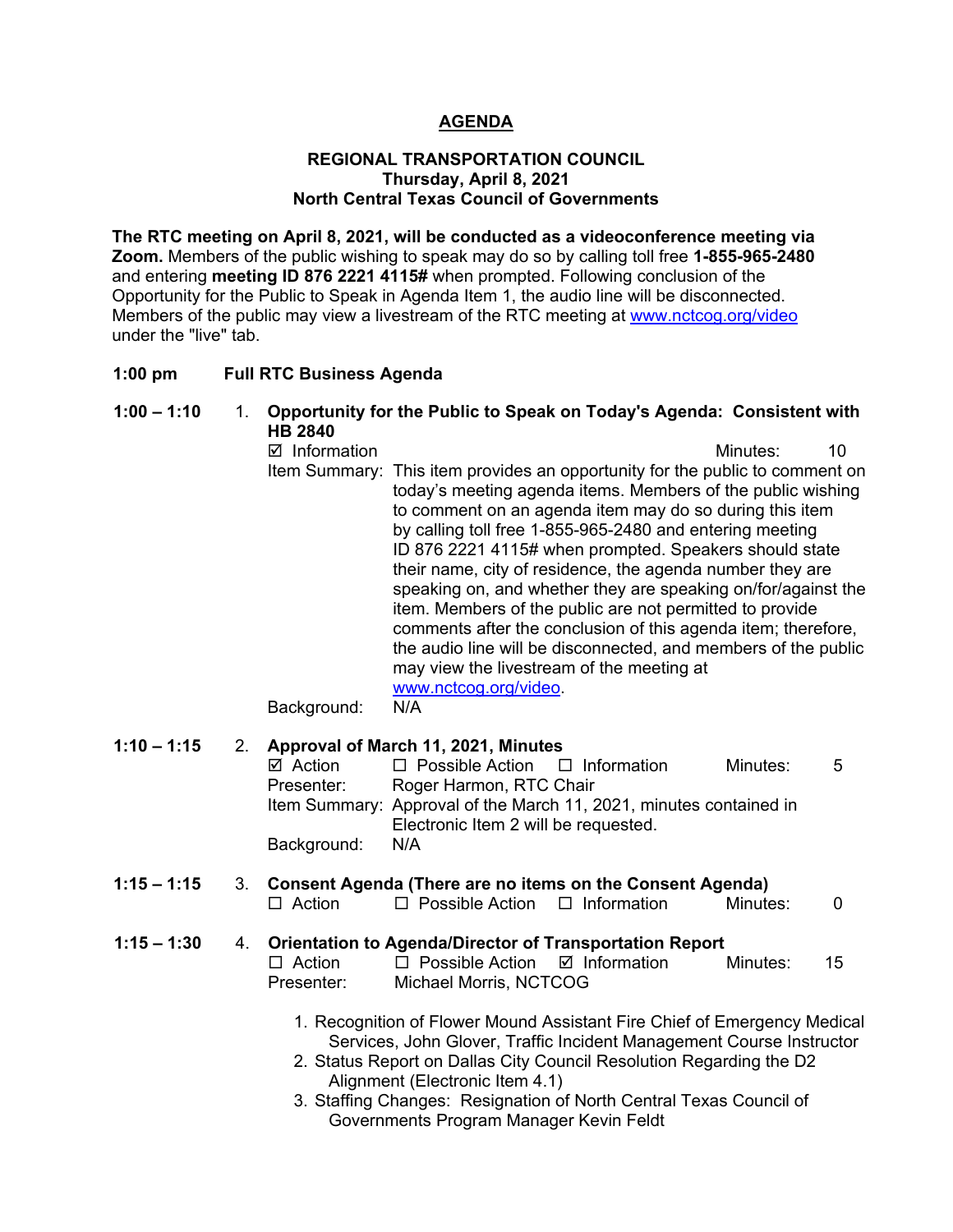- 4. Public Outreach on Proposed Regional Single-Occupancy Vehicle Trip Reduction Target
	- Possible Changes to Transportation Development Credits and Possible Transit Passes for Private-Sector Employees
	- Draft Resolution (Electronic Item 4.2)
	- Policy Rational (Electronic Item 4.3)
- 5. Metropolitan Transportation Plan Schedule (Electronic Item 4.4)
- 6. Changing Mobility: Data, Insights, and Delivering Innovative Projects During COVID Recovery (Electronic Item 4.5) [\(www.nctcog.org/pm/covid-19\)](http://www.nctcog.org/pm/covid-19)
- 7. Commercial Motor Vehicle Violations: Enforcement, Prosecution, and Reporting Training Opportunity for Prosecutors and Judges, May 18 and 19, 2021 [\(https://www.nctcog.org/trans/quality/safety/transportation](https://www.nctcog.org/trans/quality/safety/transportation-safety/commercial-vehicle-enforcement)[safety/commercial-vehicle-enforcement\)](https://www.nctcog.org/trans/quality/safety/transportation-safety/commercial-vehicle-enforcement)
- 8. Spring 2021 Virtual Traffic Incident Management Executive Level Course Announcement (Electronic Item 4.6)
- 9. Dallas-Fort Worth Clean Cities Upcoming Events [\(https://www.dfwcleancities.org/dfw-clean-cities-meetings\)](https://www.dfwcleancities.org/dfw-clean-cities-meetings)
- 10. Air Quality Funding Opportunities for Vehicles [\(https://www.nctcog.org/trans/quality/air/funding-and](https://www.nctcog.org/trans/quality/air/funding-and-resources/fundingvehicle)[resources/fundingvehicle\)](https://www.nctcog.org/trans/quality/air/funding-and-resources/fundingvehicle)
- 11. Status of Texas Volkswagen Environmental Mitigation Program Funding Program (Electronic Item 4.7)
- 12. March Online Input Opportunity Minutes (Electronic Item 4.8)
- 13. April Online Input Opportunity Notice (Electronic Item 4.9)
- 14. Public Comments Report (Electronic Item 4.10)
- 15. Recent Correspondence (Electronic Item 4.11)
- 16. Recent News Articles (Electronic Item 4.12)
- 17. Recent Press Releases (Electronic Item 4.13)

# **1:30 – 1:40** 5. **COVID-19 #00X Infrastructure Program (Round 4)**

 $\Box$  Possible Action  $\Box$  Information Minutes: 10 Presenter: Christie Gotti, NCTCOG Item Summary: Staff will request Regional Transportation Council (RTC) approval of a fourth round of COVID-19 #00X Infrastructure Program projects and the ability to amend the Transportation Improvement Program and other planning/administrative documents to incorporate the projects. Background: Due to the COVID-19 outbreak, the economies of the United States, Texas, and Dallas-Fort Worth region have suffered large setbacks and there is an urgency to stimulate the economy. Over the past several months, North Central Texas Council of Governments staff received requests for funding from agencies around the region, which will inject much needed money into the local and State economies in the coming years. Staff recommends funding a fourth round of projects in this program that meet one or more of the RTC policies outlined in Mobility 2045 and/or assist with achieving the region's federal performance targets.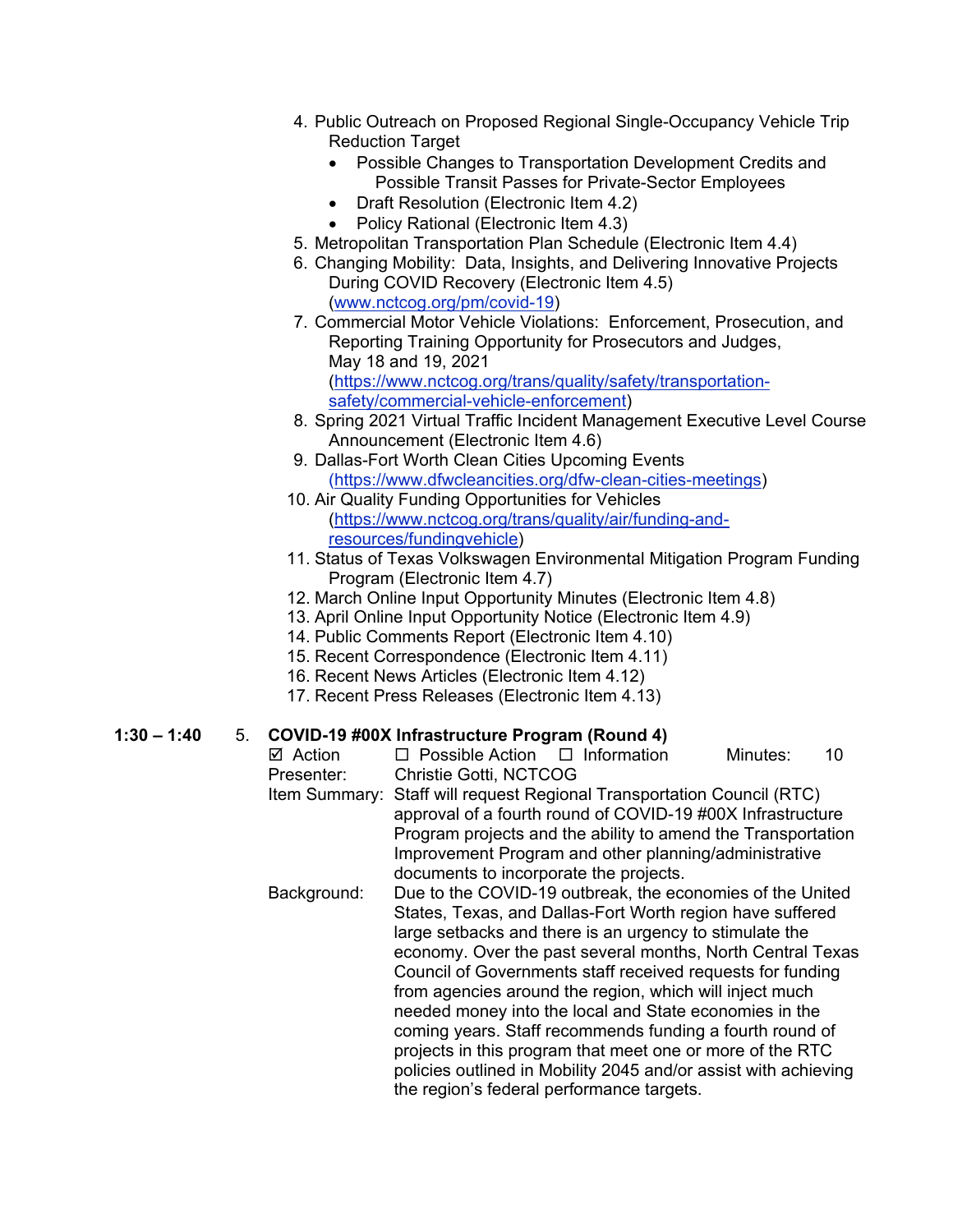The complete list of proposed projects can be found in Electronic Item 5.1. Electronic Item 5.2 contains additional details about the program and projects being requested.

Performance Measure(s) Addressed: Roadway, Air Quality

#### **1:40 – 1:45** 6. **2021 Federal Transit Administration Low or No Emissions Grant Program**  $\boxtimes$  Action  $\Box$  Possible Action  $\Box$  Information Minutes: 5 Presenter: Lori Clark, NCTCOG Item Summary: Staff will request Regional Transportation Council approval of a proposed regional submittal to the Federal Transit Administration (FTA) Low or No Emissions Grant Program. Background: The Federal Transit Administration has released the Fiscal Year 2021 Low or No Emissions Grant Program funding opportunity, which is expected to award \$180 million for advanced technology transit projects. Eligible projects include acquisition of low- or no-emission buses, supporting equipment, rehabilitation or improvement of bus facilities, and workforce development or training.

The North Central Texas Council of Governments proposes to submit one proposal on behalf of the region to electrify the Trinity Railway Express (TRE) Link service, which provides travelers a connection between the Centerport TRE station to Dallas-Fort Worth International Airport. Please see Electronic Item 6 for more information.

Performance Measure(s) Addressed: Air Quality, Transit

### **1:45 – 1:55** 7. **Legislative Update**

| $-9.01$                                                                                                                                          |                                                                             |                                                                    |          |    |  |  |  |  |
|--------------------------------------------------------------------------------------------------------------------------------------------------|-----------------------------------------------------------------------------|--------------------------------------------------------------------|----------|----|--|--|--|--|
| $\Box$ Action                                                                                                                                    | $\boxtimes$ Possible Action $\Box$ Information                              |                                                                    | Minutes: | 10 |  |  |  |  |
| Presenter:                                                                                                                                       | Rebekah Hernandez, NCTCOG                                                   |                                                                    |          |    |  |  |  |  |
|                                                                                                                                                  | Item Summary: Staff will provide an update on federal and State legislative |                                                                    |          |    |  |  |  |  |
|                                                                                                                                                  |                                                                             | actions related to transportation and air quality issues affecting |          |    |  |  |  |  |
|                                                                                                                                                  |                                                                             | the Dallas-Fort Worth area. Legislative actions to be covered      |          |    |  |  |  |  |
|                                                                                                                                                  | include the following:                                                      |                                                                    |          |    |  |  |  |  |
|                                                                                                                                                  |                                                                             | Federal Infrastructure Bill Update                                 |          |    |  |  |  |  |
|                                                                                                                                                  |                                                                             | <b>Federal and State Committee Actions</b>                         |          |    |  |  |  |  |
|                                                                                                                                                  |                                                                             | Bills of Interest in the Texas Legislature                         |          |    |  |  |  |  |
| Background:                                                                                                                                      | Transportation issues continue to be a focus for both the United            |                                                                    |          |    |  |  |  |  |
|                                                                                                                                                  | States Congress and the Texas Legislature. The 1st session of               |                                                                    |          |    |  |  |  |  |
|                                                                                                                                                  |                                                                             |                                                                    |          |    |  |  |  |  |
| the 117 <sup>th</sup> US Congress convened on January 3, 2021. The 87 <sup>th</sup><br>Texas Legislature convened on January 12, 2021. This item |                                                                             |                                                                    |          |    |  |  |  |  |
|                                                                                                                                                  | will allow staff to provide updates on key positions of the                 |                                                                    |          |    |  |  |  |  |
|                                                                                                                                                  | Regional Transportation Council and allow any additional                    |                                                                    |          |    |  |  |  |  |
|                                                                                                                                                  | positions to be taken, if necessary.                                        |                                                                    |          |    |  |  |  |  |
|                                                                                                                                                  |                                                                             |                                                                    |          |    |  |  |  |  |

Performance Measure(s) Addressed: Roadway, Transit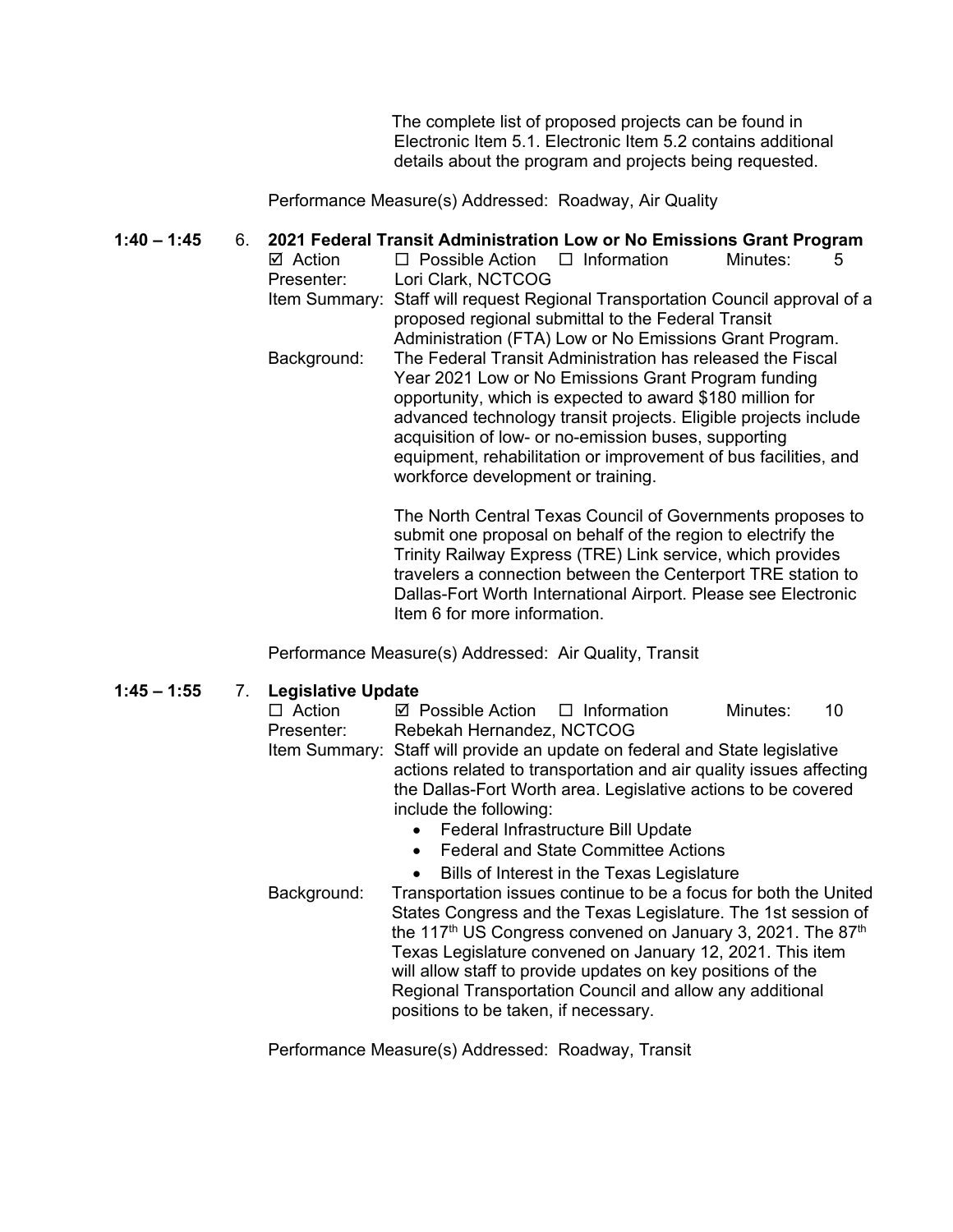### **1:55 – 2:10** 8. **Status Report on the North Texas Tollway Authority's Desire to Place SH 360 South in the NTTA System**

|               | <b>SH 300 SOULLE III LITE IN LEAS OPS LETTE</b>                |                         |  |          |    |  |  |  |
|---------------|----------------------------------------------------------------|-------------------------|--|----------|----|--|--|--|
| $\Box$ Action | $\Box$ Possible Action                                         | $\boxtimes$ Information |  | Minutes: | 15 |  |  |  |
| Presenter:    | Michael Morris, NCTCOG                                         |                         |  |          |    |  |  |  |
| Item Summary: | Staff will highlight the North Texas Tollway Authority's       |                         |  |          |    |  |  |  |
|               | (NTTA's) desire to place SH 360 South in the NTTA system.      |                         |  |          |    |  |  |  |
|               | Staff will present NTTA's timeframe and anticipated action     |                         |  |          |    |  |  |  |
|               | steps for a successful transaction.                            |                         |  |          |    |  |  |  |
| Background:   | The Regional Transportation Council (RTC) approved action to   |                         |  |          |    |  |  |  |
|               | advance the SH 360 toll road on December 5, 2013. The          |                         |  |          |    |  |  |  |
|               | project has been opened to traffic since May 2018. The RTC     |                         |  |          |    |  |  |  |
|               | provided the financial backstop to the Texas Department of     |                         |  |          |    |  |  |  |
|               | Transportation (TxDOT) loan to NTTA. In December 2013,         |                         |  |          |    |  |  |  |
|               | TxDOT provided \$300 million for the construction of SH 360    |                         |  |          |    |  |  |  |
|               | South from approximately Green Oaks to US 287 to be repaid     |                         |  |          |    |  |  |  |
|               | by NTTA through project revenues. The transaction required a   |                         |  |          |    |  |  |  |
|               | financial backstop in case the traffic demand could not meet   |                         |  |          |    |  |  |  |
|               | the loan repayments to TxDOT. NTTA wishes to pay off the       |                         |  |          |    |  |  |  |
|               | loan, sell bonds, and place SH 360 into the NTTA system. This  |                         |  |          |    |  |  |  |
|               | would eliminate the RTC's need to financially backstop the     |                         |  |          |    |  |  |  |
|               | project. Electronic Item 8 contains monthly transactions on    |                         |  |          |    |  |  |  |
|               | SH 360 South. Staff will summarize the current conversation    |                         |  |          |    |  |  |  |
|               | between NTTA, TxDOT, and North Central Texas Council of        |                         |  |          |    |  |  |  |
|               | Governments staffs. Action by the RTC will likely be requested |                         |  |          |    |  |  |  |
|               | at the May 13, 2021, RTC meeting.                              |                         |  |          |    |  |  |  |

Performance Measure(s) Addressed: Administrative, Roadway

# **2:10 – 2:15** 9. **Fiscal Year 2021 Project Tracking Update**

| $\Box$ Action | $\Box$ Possible Action $\Box$ Information                                      |  |  | Minutes: | 5 |  |
|---------------|--------------------------------------------------------------------------------|--|--|----------|---|--|
| Presenter:    | Christie Gotti, NCTCOG                                                         |  |  |          |   |  |
|               | Item Summary: Staff will provide the Council with an update to the Fiscal Year |  |  |          |   |  |
|               | 2021 Project Tracking Initiative that was initiated in order to                |  |  |          |   |  |
|               | reduce the region's carryover funding balances and expedite                    |  |  |          |   |  |
|               | project delivery.                                                              |  |  |          |   |  |
| Background:   | Almost every year, Regional Transportation Council (RTC)-                      |  |  |          |   |  |
|               | selected projects being implemented by local governments                       |  |  |          |   |  |
|               | experience delays. While a one-year delay is of less                           |  |  |          |   |  |
|               | consequence, projects tend to be delayed year after year. Over                 |  |  |          |   |  |
|               | time, these delays led to the need to implement the                            |  |  |          |   |  |
|               | Metropolitan Planning Organization Milestone Policy, which                     |  |  |          |   |  |
|               | identifies projects that have not advanced to construction after               |  |  |          |   |  |
|               | being funded for at least 10 years. However, a 10-year project                 |  |  |          |   |  |
|               | review does not create an action plan soon enough to reduce                    |  |  |          |   |  |
|               | the region's growing Congestion Mitigation and Air Quality                     |  |  |          |   |  |
|               | Improvement Program, Surface Transportation Block Grant                        |  |  |          |   |  |
|               | Program, and Transportation Alternatives Set Aside carryover                   |  |  |          |   |  |
|               | balances. As a secondary line of offense, staff has                            |  |  |          |   |  |
|               | implemented a project tracking initiative that will highlight                  |  |  |          |   |  |
|               | project schedule commitments to the Surface Transportation                     |  |  |          |   |  |
|               | Technical Committee and the RTC on a regular basis and                         |  |  |          |   |  |
|               |                                                                                |  |  |          |   |  |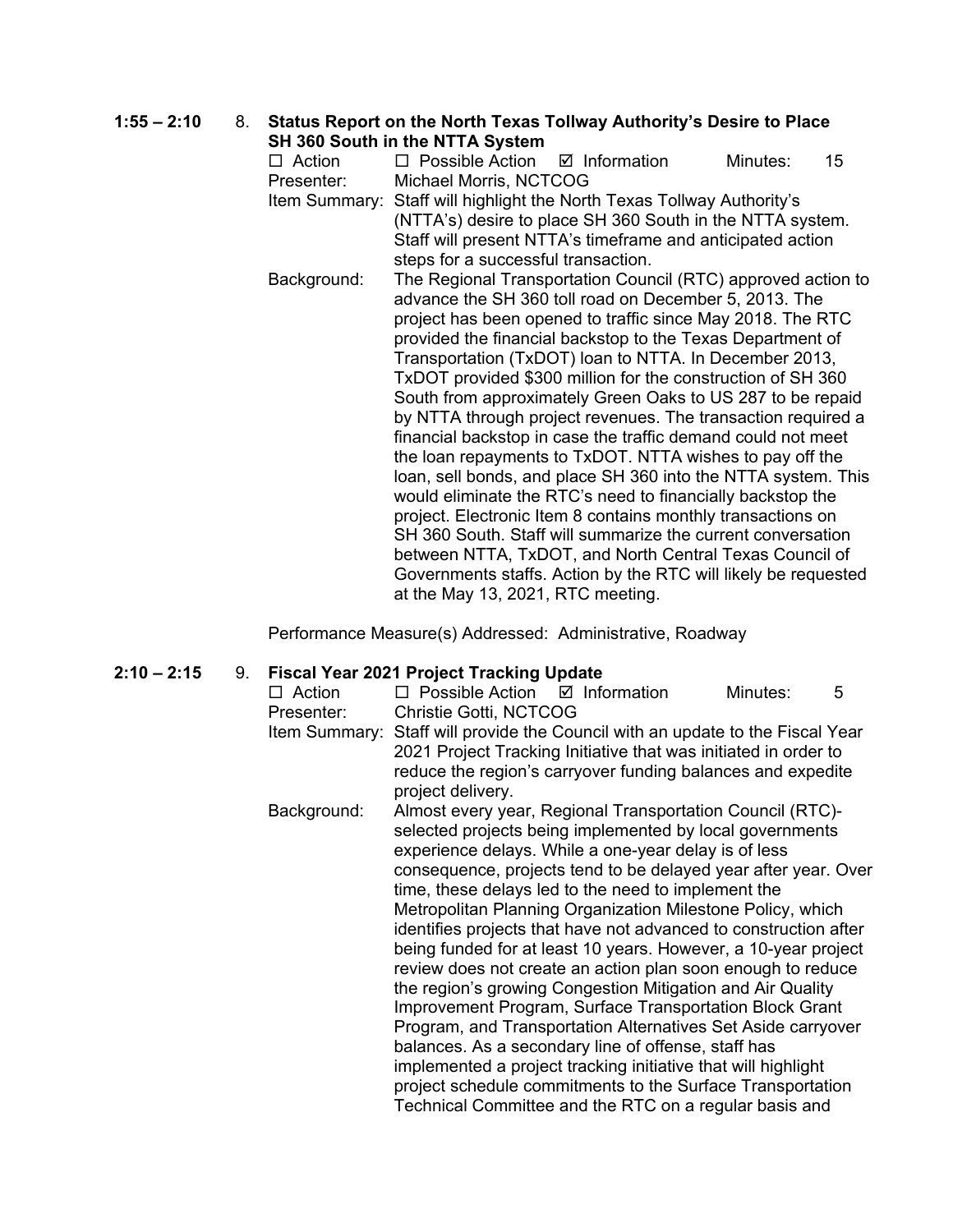report local agency progress toward the committed project development schedules. A list of projects that were scheduled to begin in Fiscal Year 2021 and their current status can be found in Electronic Item 9.1. Additional details on this initiative can be found in Electronic Item 9.2.

Performance Measure(s) Addressed: Roadway, Air Quality

**2:15 – 2:25** 10. **Regional Transit Performance Measures: Public Transportation Agency Safety Plan and Transit Asset Management**

| $\Box$ Action<br>Presenter: | $\Box$ Possible Action<br>Shannon Stevenson, NCTCOG | $\boxtimes$ Information                                                                                                                                                                                                                                                                                                                                                                                                                                                                                                                                                                                                                                                                                                                                                                                                                                                                                                                                                                                                                                                                                                                                                                                                                                                                                            | Minutes: | 10 |
|-----------------------------|-----------------------------------------------------|--------------------------------------------------------------------------------------------------------------------------------------------------------------------------------------------------------------------------------------------------------------------------------------------------------------------------------------------------------------------------------------------------------------------------------------------------------------------------------------------------------------------------------------------------------------------------------------------------------------------------------------------------------------------------------------------------------------------------------------------------------------------------------------------------------------------------------------------------------------------------------------------------------------------------------------------------------------------------------------------------------------------------------------------------------------------------------------------------------------------------------------------------------------------------------------------------------------------------------------------------------------------------------------------------------------------|----------|----|
|                             |                                                     | Item Summary: Staff will provide an update on proposed Public Transportation<br>Agency Safety Plan (PTASP) regional targets, new federally<br>required performance measures relating to improving transit<br>safety in the region. An update on regional Transit Asset                                                                                                                                                                                                                                                                                                                                                                                                                                                                                                                                                                                                                                                                                                                                                                                                                                                                                                                                                                                                                                             |          |    |
| Background:                 |                                                     | Management (TAM) performance will also be provided.<br>The Public Transportation Agency Safety Plan Final Rule<br>became effective on July 19, 2019, and seeks to improve<br>public transportation safety by requiring operators of public<br>transportation who receive federal Section 5307 Urbanized<br>Area Formula Program funding to proactively manage safety<br>risks in their systems through the development of PTASPs,<br>which include individual agency transit safety performance<br>targets. Once individual plans and targets are submitted to the<br>Metropolitan Planning Organization, the Regional<br>Transportation Council (RTC) must adopt regional transit<br>safety targets within 180 days. Applicable regional providers<br>have provided their plans to the North Central Texas Council of<br>Governments as of December 2020. Staff worked with transit<br>providers and performed detailed analyses to determine the<br>best approach in adopting regional targets. The proposed<br>regional targets will be used to track and report on the region's<br>performance through existing documents, such as the<br>Metropolitan Transportation Plan, and will be used in the<br>planning process to prioritize funding investments and<br>implement programs to improve transit safety. |          |    |
|                             |                                                     | A brief update on regional Transit Asset Management<br>performance will also be provided, including a review of TAM<br>and regional targets adopted by the RTC, performance for<br>each of the four TAM performance measures, and discussion<br>of next steps for updating the regional TAM targets and                                                                                                                                                                                                                                                                                                                                                                                                                                                                                                                                                                                                                                                                                                                                                                                                                                                                                                                                                                                                            |          |    |

coordination to implement performance-based planning policies and projects. Details on both performance measures

Performance Measure(s) Addressed: Transit, Safety

can be found in Electronic Item 10.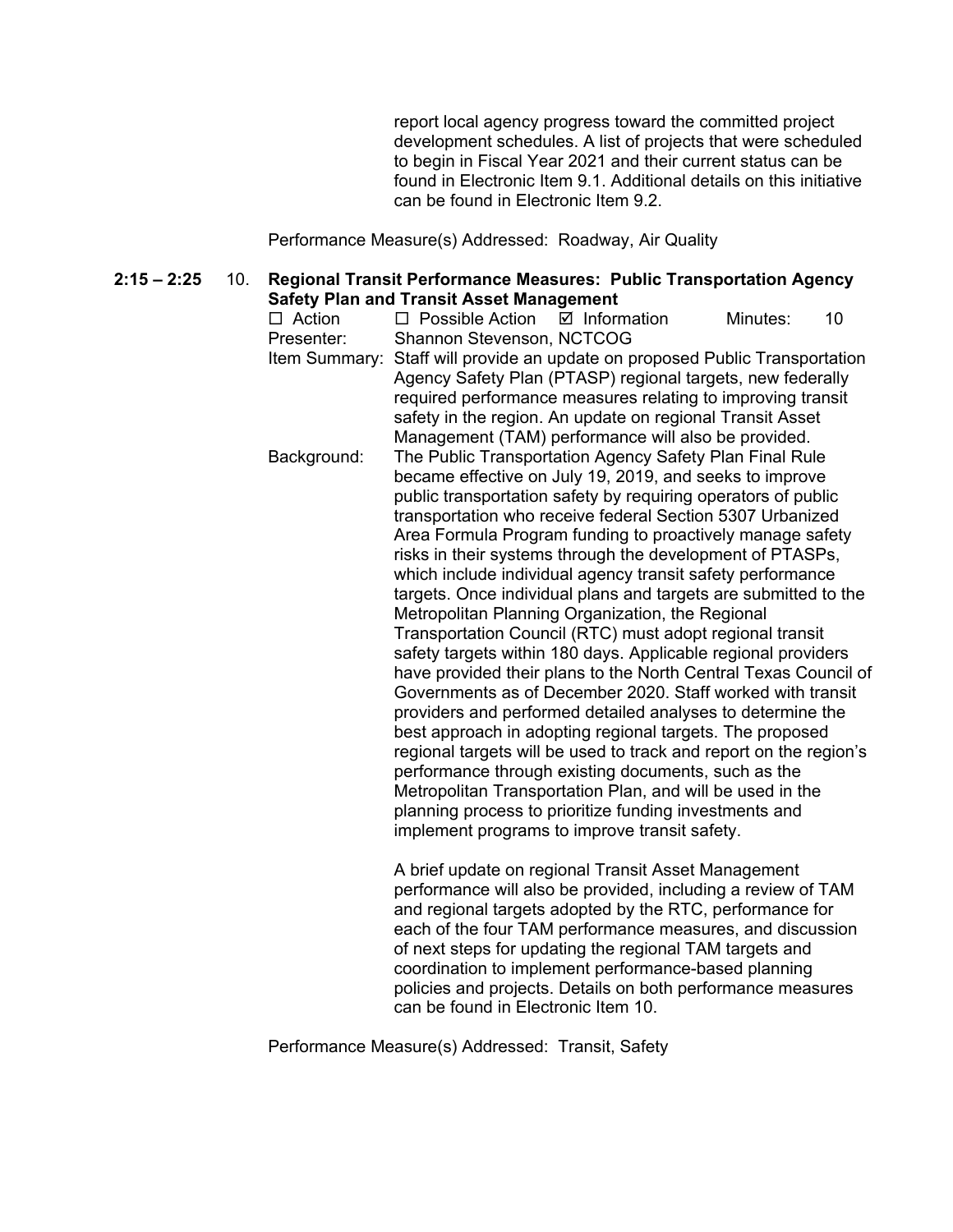### **2:25 – 2:35** 11. **Regional Vanpool Program Modifications to Improve Overall Efficiency**

| $\Box$ Action | $\Box$ Possible Action                                    | $\boxtimes$ Information                                         | Minutes: | 10 |  |  |  |
|---------------|-----------------------------------------------------------|-----------------------------------------------------------------|----------|----|--|--|--|
| Presenter:    | Shannon Stevenson, NCTCOG                                 |                                                                 |          |    |  |  |  |
| Item Summary: | Staff will provide information on the North Central Texas |                                                                 |          |    |  |  |  |
|               |                                                           | Regional Vanpool Program and an overview of recent              |          |    |  |  |  |
|               |                                                           | coordination with transit providers to assess program           |          |    |  |  |  |
|               |                                                           | modernization and opportunities to improve overall efficiency.  |          |    |  |  |  |
| Background:   |                                                           | The North Central Texas Regional Vanpool Program is             |          |    |  |  |  |
|               |                                                           | operated by the Dallas Area Rapid Transit (DART), Denton        |          |    |  |  |  |
|               |                                                           | County Transportation Authority (DCTA), and Trinity Metro and   |          |    |  |  |  |
|               |                                                           | achieves many regional benefits including lowering emissions    |          |    |  |  |  |
|               |                                                           | by removing single occupant vehicles off the road. The          |          |    |  |  |  |
|               |                                                           | Regional Transportation Council previously approved funding     |          |    |  |  |  |
|               |                                                           | to support vanpool services. Each transit agency operates their |          |    |  |  |  |
|               |                                                           | vanpool program slightly differently, which can be confusing to |          |    |  |  |  |
|               |                                                           | the public. Staff recently began assessing the program to look  |          |    |  |  |  |
|               |                                                           | for ways to modernize and improve overall efficiency. In        |          |    |  |  |  |
|               |                                                           | collaboration with staff from DART, DCTA, and Trinity Metro,    |          |    |  |  |  |
|               |                                                           | various areas have been identified for improvement to help      |          |    |  |  |  |
|               |                                                           | simplify the program, reduce rider confusion, avoid unintended  |          |    |  |  |  |
|               |                                                           | competition among the transit agencies, and gain greater        |          |    |  |  |  |
|               | program efficiency.                                       |                                                                 |          |    |  |  |  |
|               |                                                           |                                                                 |          |    |  |  |  |

Staff will propose various recommendations for the Regional Vanpool Program including updates to provider boundaries, temporary flexibility to the subsidy funding structure provided by the Regional Transportation Council, and discussion of a regional cooperative vanpool procurement to create a more unified program that will benefit current and future riders. Electronic Item 11 provides additional details.

Performance Measure(s) Addressed: Transit

# **2:35 – 2:40** 12. **Air Quality Program Report**

| $\Box$ Action | $\Box$ Possible Action $\Box$ Information                                |                                                               | Minutes: | 5 |  |  |
|---------------|--------------------------------------------------------------------------|---------------------------------------------------------------|----------|---|--|--|
| Presenters:   |                                                                          | Jenny Narvaez and Jason Brown, NCTCOG                         |          |   |  |  |
|               | Item Summary: Staff will present information regarding the region's 2021 |                                                               |          |   |  |  |
|               |                                                                          | ozone season and Texas temporary tags.                        |          |   |  |  |
| Background:   |                                                                          | The 2021 ozone season began on March 1 for the North          |          |   |  |  |
|               |                                                                          | Central Texas 9- and 10-county nonattainment areas and runs   |          |   |  |  |
|               |                                                                          | through the end of November. Concurrently, the region         |          |   |  |  |
|               | remains in nonattainment for both the 2008 and 2015 National             |                                                               |          |   |  |  |
|               |                                                                          | Ambient Air Quality Standards (NAAQS) for ozone. As           |          |   |  |  |
|               |                                                                          | attainment was not met following the 2020 ozone season, it is |          |   |  |  |
|               |                                                                          | anticipated the region will be reclassified to more stringent |          |   |  |  |
|               |                                                                          | regulations for both standards. Daily ozone information       |          |   |  |  |
|               |                                                                          | including current conditions and forecasts is provided at:    |          |   |  |  |
|               |                                                                          | https://www.nctcog.org/trans/quality/air/ozone.               |          |   |  |  |
|               |                                                                          |                                                               |          |   |  |  |

Texas temporary tags are issued to allow a vehicle buyer to be registered and operate a vehicle before permanent license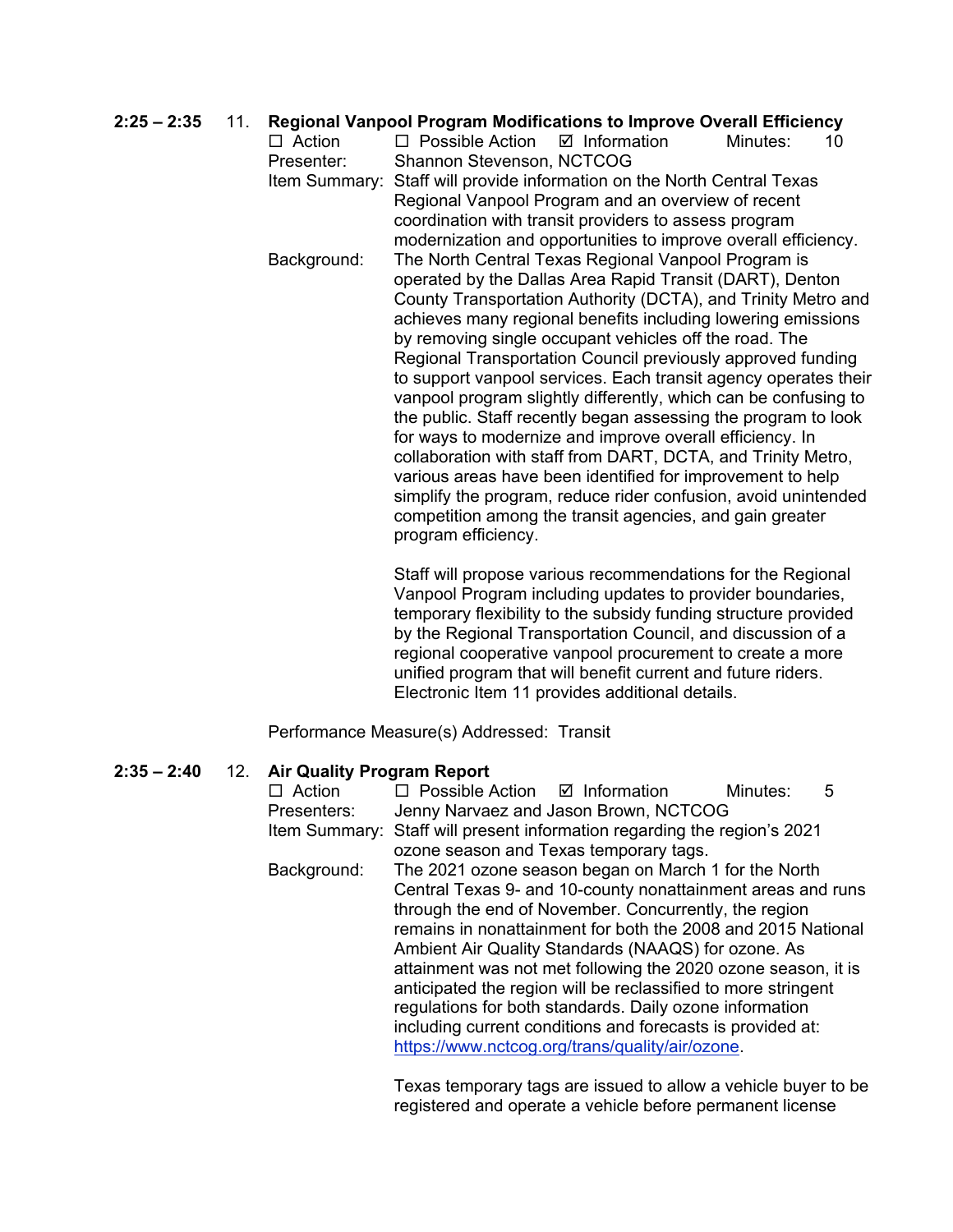plates are obtained. Texas has experienced an increase in temporary tags after the Two Steps One Sticker program began in 2016. Due in part to the ease of creating, selling, and printing temporary "paper" tags, tens of thousands of vehicles are improperly registered throughout the state. These temporary registration tags are costing the State in lost revenue, can be purchased online from various outlets, and have been observed on vehicles across the United States.

Please see Electronic Item 12 for more information.

Performance Measure(s) Addressed: Air Quality

#### **2:40 – 2:45** 13. **National Aeronautics and Space Administration Advanced Air Mobility Community Planning and Integration Proposal**

| $\Box$ Action |                                                                                                                                                                                                                                                                                                                                                                                                                                                                                                                                                                                       |                                                                  | Minutes: | 5 |  |  |  |
|---------------|---------------------------------------------------------------------------------------------------------------------------------------------------------------------------------------------------------------------------------------------------------------------------------------------------------------------------------------------------------------------------------------------------------------------------------------------------------------------------------------------------------------------------------------------------------------------------------------|------------------------------------------------------------------|----------|---|--|--|--|
| Presenter:    | Ernest Huffman, NCTCOG                                                                                                                                                                                                                                                                                                                                                                                                                                                                                                                                                                |                                                                  |          |   |  |  |  |
|               | Item Summary: Staff will provide an update on a submission for the National<br>Aeronautics and Space Administration (NASA) ARMD<br>Advanced Air Mobility Research and Demonstration<br>Announcement of Collaborative Partnership Opportunities.                                                                                                                                                                                                                                                                                                                                       |                                                                  |          |   |  |  |  |
| Background:   | With the announcement of the ARMD Advanced Air Mobility<br>Research and Demonstration Announcement of Collaborative<br>Partnership Opportunities, NASA is making a commitment to<br>support the Advanced Air Mobility (AAM) industry and<br>community in addressing key safety and integration barriers by<br>hosting an AAM National Campaign series and conducting key<br>AAM research and evaluation activities. NASA is looking for<br>local, regional, state, tribal government and community<br>organizations to demonstrate and prepare for early adoption of<br>AAM services. |                                                                  |          |   |  |  |  |
|               |                                                                                                                                                                                                                                                                                                                                                                                                                                                                                                                                                                                       | Strategically, this community planning and integration effort is |          |   |  |  |  |

Strategically, this community planning and integration effort is focused on two main areas: 1) addressing key barriers with AAM community integration towards adopting AAM services in urban areas and 2) addressing technical barriers across vehicle design, vehicle operation, airspace design, and airspace integration that would benefit from inputs provided by local, regional and or state decision makers. The key community integration barriers that will be explored as a result of this announcement include:

- Public acceptance
- Supporting infrastructure
- Operational integration
- Local regulatory environment and liability

Performance Measure(s) Addressed: Safety